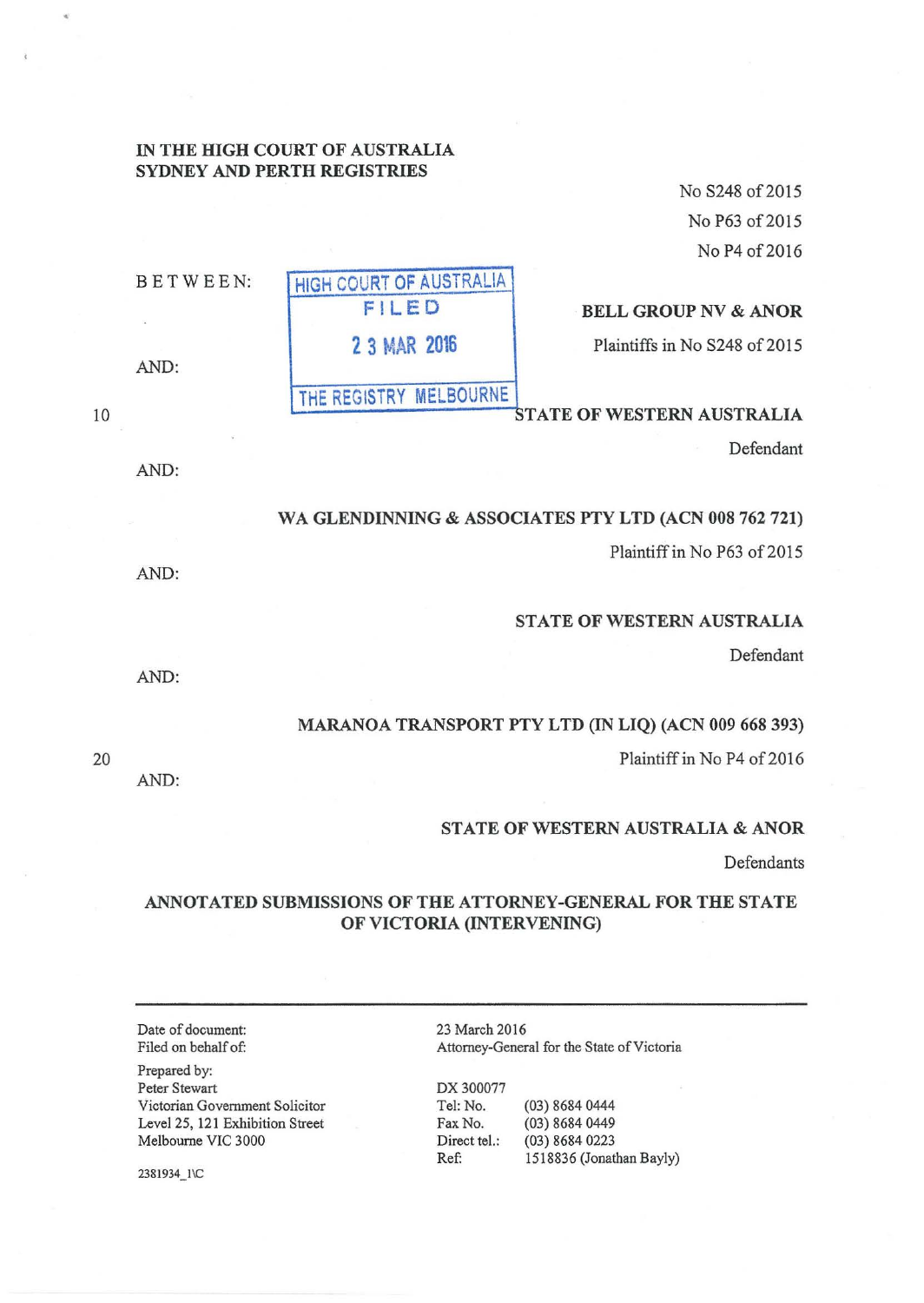#### PART I: CERTIFICATION

1. These submissions are in a form suitable for publication on the internet.

#### PARTS II & III: INTERVENTION

2. The Attomey-General for the State of Victoria intervenes pursuant to s 78A of the *Judiciary Act 1903* (Cth) *(Judiciary Act*), in support of the defendant in the Bell and WA Glendinning proceedings and the defendants in the Maranoa proceeding.

### PART IV: APPLICABLE CONSTITUTIONAL AND STATUTORY PROVISIONS

3. The applicable constitutional and statutory provisions are set out in a separate volume in the Bell proceeding.

### 10 PART V: ARGUMENT

### A. Introduction

- 4. These submissions address the following questions that arise in the proceedings:
	- (1) Are ss SF and SG(ll) of the *Corporations Act 2001* (Cth) *(Corporations Act)* subject to any territorial restrictions?
	- (2) Is the *Bell Group Companies (Finalisation of Matters and Distribution of Proceeds) Act 2015* (WA) (the Bell Act) inconsistent with s 39(2) of the *Judiciary Act?*
	- (3) Does the Bell Act offend Ch III of the Constitution?
- S. In summary, Victoria makes the following submissions:
- 20 (1) Section SF enables a State to exclude a corporation (being an entity that falls within the definition of "matter" in s 5F), from all of the provisions of the *Corporations Act* and not just those provisions that have some inherent and necessary territorial limitation. *HIH Casualty* & *General Insurance Ltd v Building Insurers' Guarantee Corporation*  $(HIH)^{1}$  was wrongly decided.

[2003] NSWSC 1083; (2003) 188 FLR 153; (2003) 202 ALR 610.

2381934\_1\C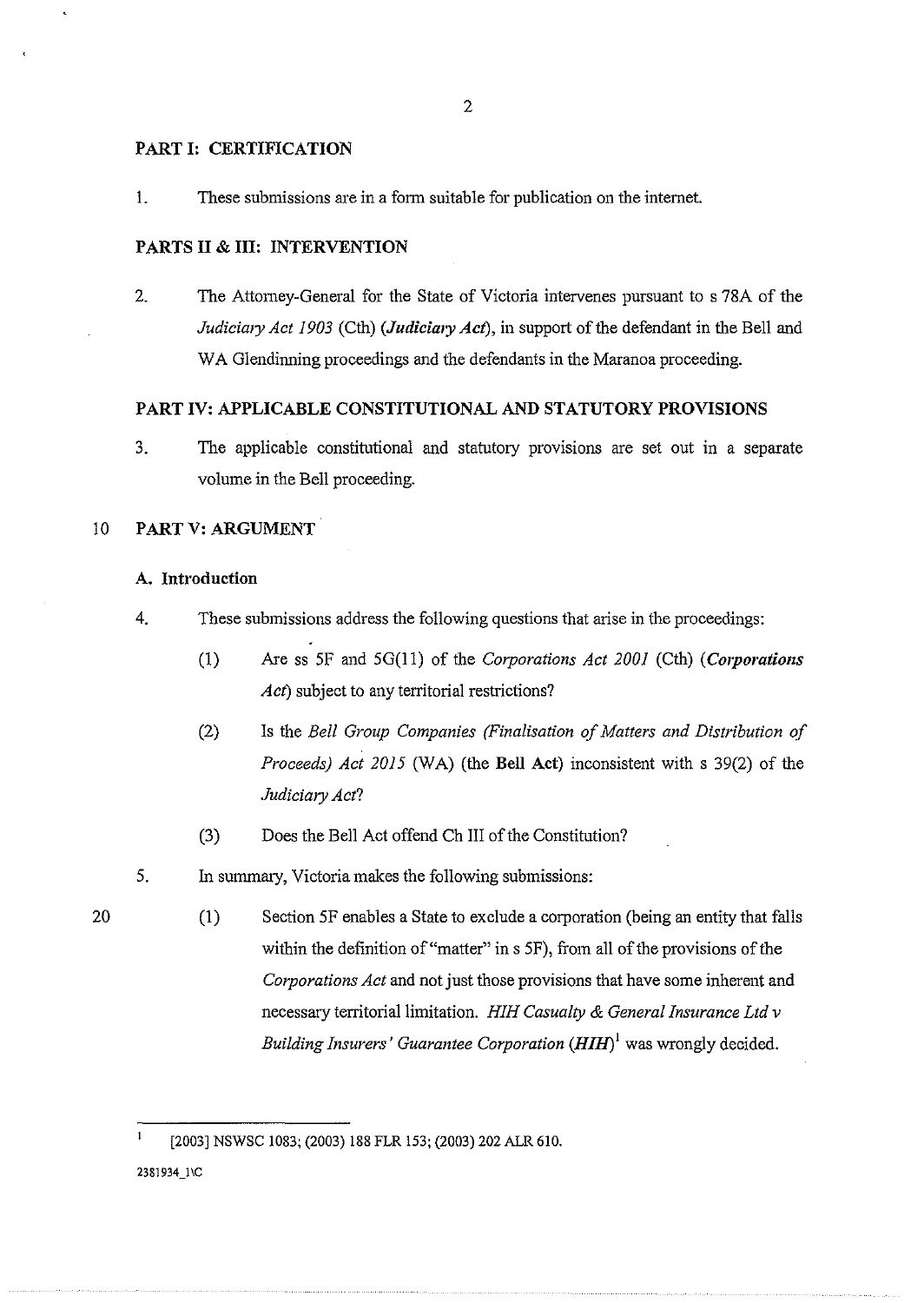Provisions of the *Corporations Act* apply to such an excluded matter outside of the declaring State according to their tenor.

- (2) To the extent that s  $5G(11)$  has a territorial application, its operation is the same as that applying in relation to s 5F.
- (3) Section 109 is not engaged in relation to s 39(2) of the *Judiciary Act.* The terms of s 39(2) require that an investiture of federal jurisdiction changes with any modifications of jurisdiction effected by State law.
- (4) There is no breach of the requirements ofCh Ill.

## **B. Operation of ss SF and SG of the** *C01porations Act*

## 10 **Section 5F of the** *Corporations Act*

6. In addressing the proper construction of s SF and its interrelationship with State laws, it is first necessary to ask whether the provision is subject to any territorial restriction (and, if so, what is the scope of that restriction?). Textual and contextual considerations are relevant in this respect.

### *Textual considerations*

- 7. As a starting point, the following textual features are of note:
	- (1) By s SF(l)(a), subsection (2) applies "if a provision of a law of a State or Territory declares a matter to be an excluded matter for the purposes of this section in relation to ... the whole of the Corporations legislation".
- (2) "Matter" is defined in subsection  $(6)$  of s 5F as including "act, omission, body, person or thing".
	- (3) In the circumstances in which s  $5F(1)(a)$  (and its counterpart, s  $5F(2)(a)$ ) applies none of the provisions of the *Corporations Act2* apply "in the State" in relation to the declared matter. As a matter of ordinary language:
		- (a) if any of the provisions of the *Corporations Act* are to apply to a declared matter, they can only do so outside of the relevant State; and

<sup>2</sup>  Other than s *SF* itself.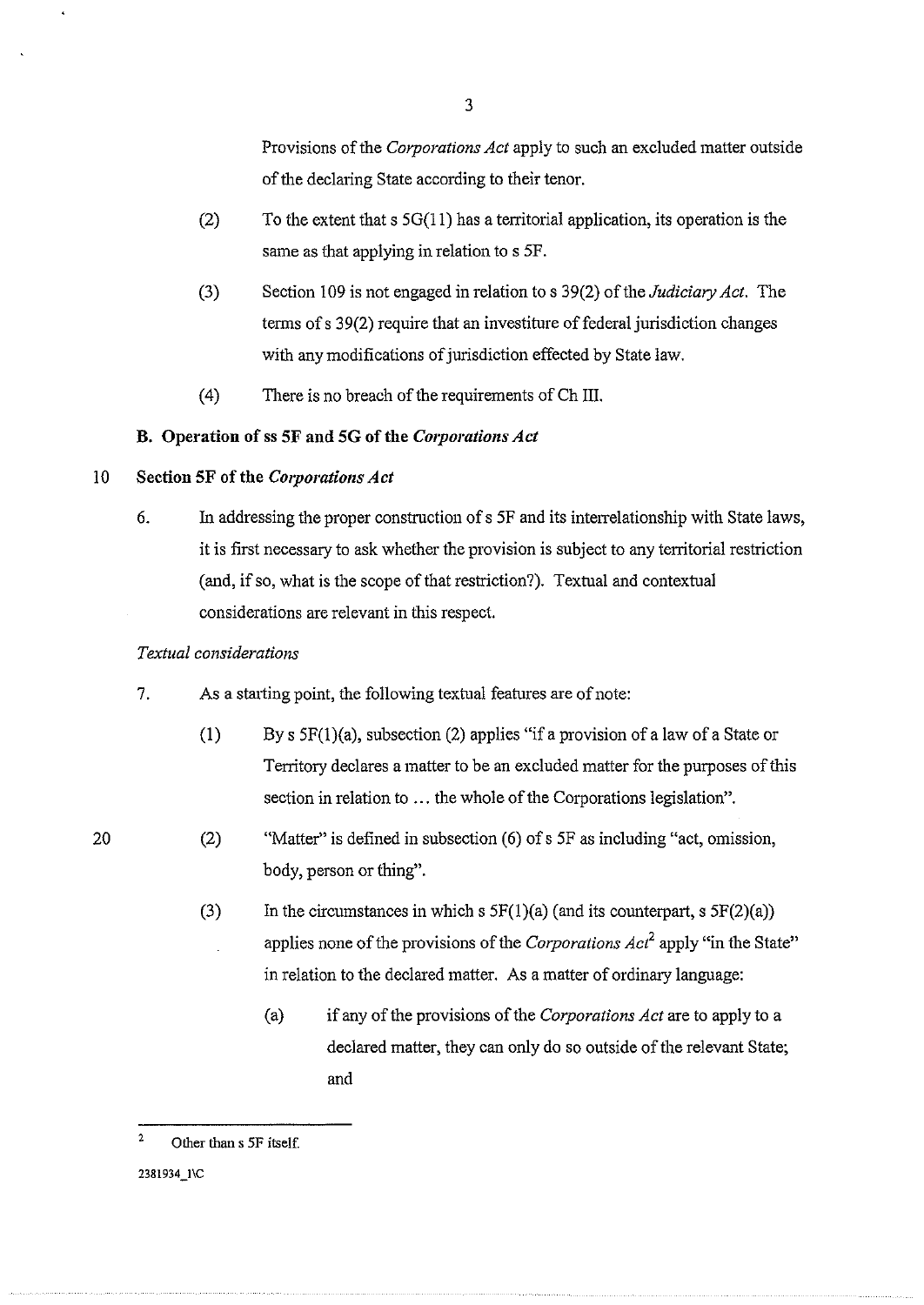- (b) once a declaration is made in respect of a matter, it is not possible to identifY any provision of the *Corporations Act* that continues to apply in the State in relation to the matter.
- (4) Section 5F(2)(d) further provides "the provisions of the Corporations legislation (other than this section and the specified provisions) do not apply in the State or Territory in relation to the matter if the declaration is one to which paragraph  $(1)(d)$  applies". Subsection  $(2)(d)$  is relevant here because s 51(1) of the Bell Act has declared the relevant matter to be an excluded matter in relation to the whole of the Corporations legislation, otherwise than to a specified extent.
- 8. The construction advanced by Maranoa and the Bell Plaintiffs is inconsistent with the text of s 5F. A key concept within s 5F is the "matter". A declaration made under s  $5F(1)$  is in respect of a "matter". By subsection  $(2)(d)$ , the provisions of the Corporations legislation (other than s 5F and otherwise than to the specified extent) do not apply in the State or Territory "in relation to the matter". Contrary to the construction relied upon by Maranoa and the Bell Plaintiffs, the legislation does not require that the *Corporations Act* had some pre-existing territorial connection to the declared matter. Rather, once the matter is declared to be an excluded matter, the Corporations legislation does not apply in the State or Territory "in relation to the matter". That is the territorial connection; the making of the declaration by the State or Territory and the subsequent operation of s 5F(2) in relation to the State or Tenitory.
- 9. As is explained at paragraph 26 below, the plain meaning of s 5F cannot be defeated by treating some provisions as not applying in the State because they apply diffusely throughout the Commonwealth. The proposition that there are some provisions that have no inherent territorial connection and which fall outside the operation of s  $5F(1)$ underpins the reasoning and conclusion in *HIH* on which the plaintiffs' argument depends. That proposition is inconsistent with the text of s 5F and would frustrate the purpose of the provision, leaving it with no  $-$  or no meaningful  $-$  work to do.

10

20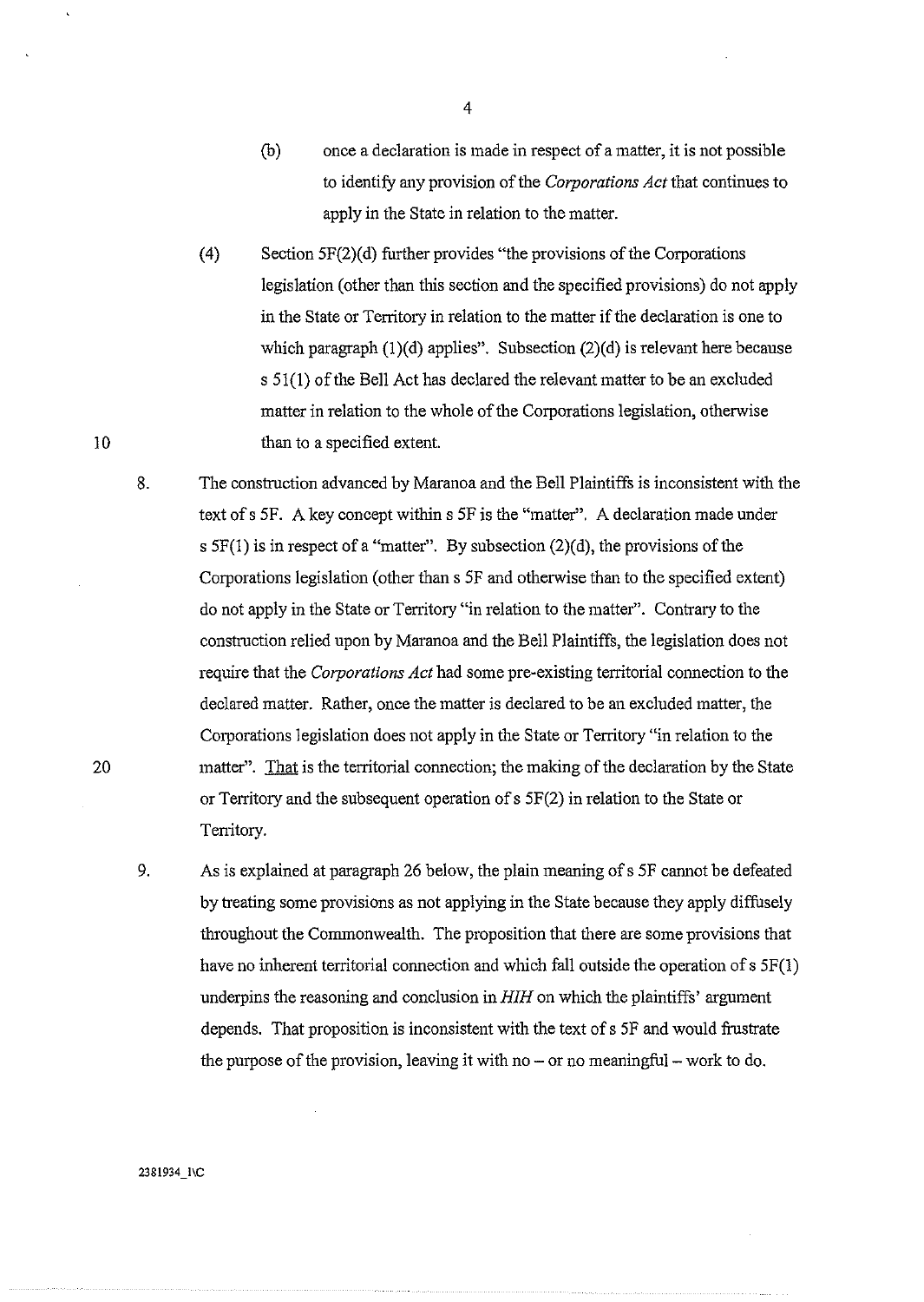#### *Contextual considerations*

- 10. Beyond its plain language, the construction of s SF needs to take into account its broader context. Part of that context is the legislative history that gave rise to its enactment. Western Australia deals with that history in its submissions.
- 11. More immediate contextual features are found in other provisions in Pts 1.1 and 1.1A. Section 5 of the *Corporations Act* is particularly important.
	- (1) That section provides, ins 5(3), that "each provision of this Act applies in this jurisdiction". The term "this jurisdiction" consists of:
		- (a) the whole of Australia, if all of the States are referring States; or
		- (b) Australia, other than a non referring State, if less than all of the States are referring States.

There is no warrant to read s 5, which refers to a provision applying in the jurisdiction, as only applying to provisions that have "clear territorial attributes". It is s 5(3) which confers the territorial attribute, rather than the content of any particular provision.

- (2) Section 5(3) (which makes the provisions apply *in* the jurisdiction) may be contrasted with s 5(7), which deals with provisions that apply according to their tenor to natural persons and bodies corporate and unincorporated bodies. Thus, the *Corporations Act* can apply "according to its tenor" to any bodies corporate, whether formed or carrying on business in "this jurisdiction" or not.
- (3) The operation of s 5 can be seen acutely in the provisions dealing with registration and incorporation.
	- (a) By s 117, an application to register a company under the *Corporations Act* is to be lodged with the Australian Securities and Investments Commission **(ASIC).** As the legislative history reveals, the *Corporations Act* simply continues on and acts upon companies that were registered under earlier State-based regimes.

10

20

2381934\_1\C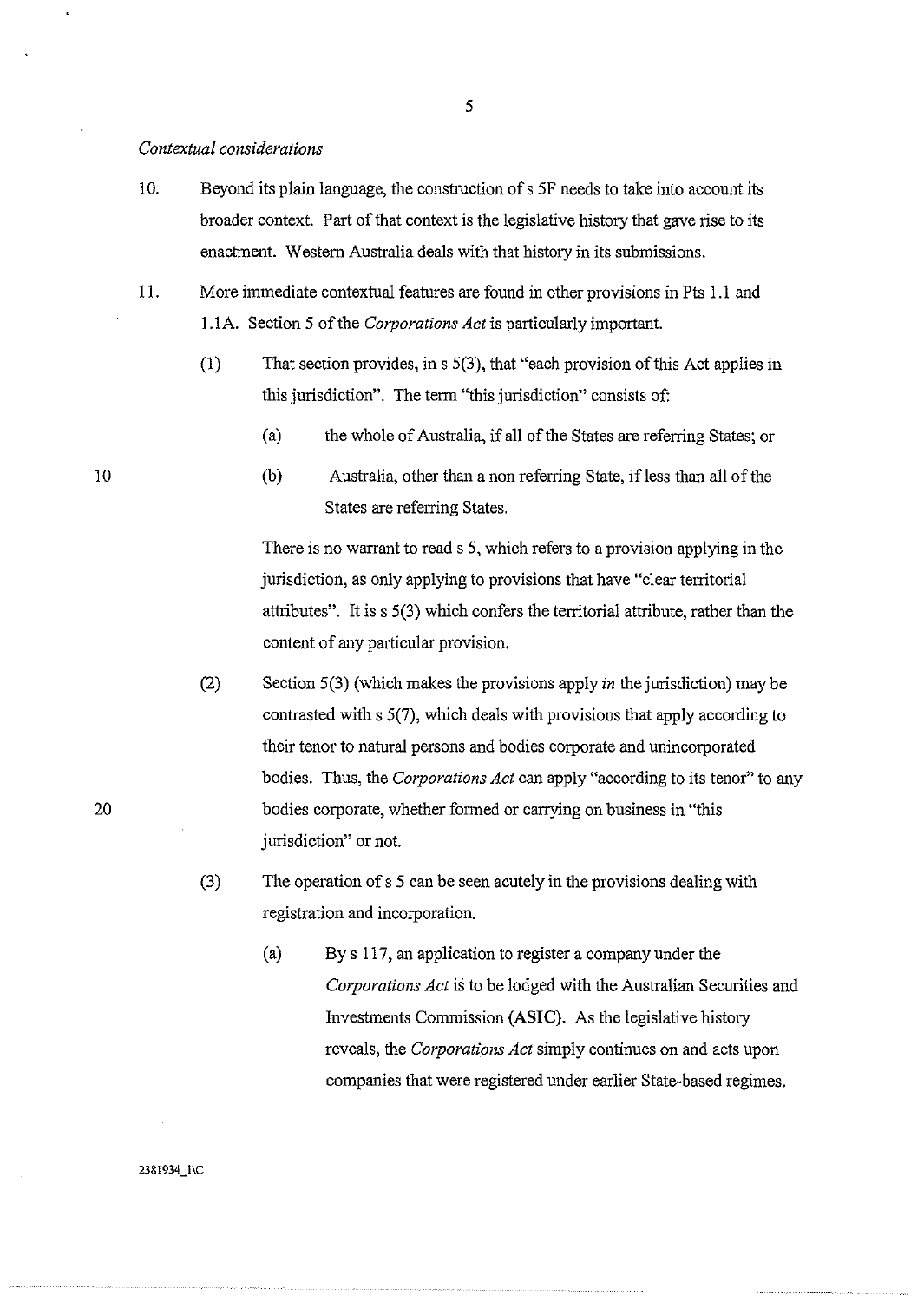- (b) By s 118, ASIC has the power to register and, on registration, a company comes into existence as a body corporate.
- (c) By s 119A, a company so registered is "incorporated in this jurisdiction" and is taken to be registered in a particular State or Territory. By reason of the territorial expanse of "this jurisdiction", the incorporation is not confined to a particular location within Australia but extends indivisibly across the jurisdiction. It does so not because of any inherent character of the body corporate but simply because of the combined operation of ss 119A and 5(3).
- 10 12. To puts SF in its more immediate factual setting (and putting to one side the operation of the impugned legislation for a moment), all of the provisions of the *Corporations Act* apply in relation to each WA Bell Company and they apply to them in this jurisdiction. "This jurisdiction" relevantly means the whole of Australia. Accordingly, all of the provisions of the *Corporations Act* apply across the jurisdiction whether or not a particular provision has some territorial operation internal to the provision itself.

13. The effect of a declaration in relation to each W A Bell Group Company is to disapply the provisions in relation to the company in Western Australia. Whether there are provisions of the *Corporations Act* that would continue to apply in relation to an excluded matter according to their tenor outside of the State depends on the purpose and content of the relevant provision. What is clear is that:

- (1) The provisions of the *Corporations Act* in relation to which a declaration may be made under s SF are not limited to express territorial provisions; and
- (2) Where the State regulates the matter under State law in the applicable State, the *Corporations Act* does not ''reach in" to regulate the same subject matter. For example, if, following a declaration for the purposes of s SF(l)(a) a State law regulates, for example, the constitution, composition, share structure or capital requirements of a State registered company, the Corporations legislation would not apply to those matters because it could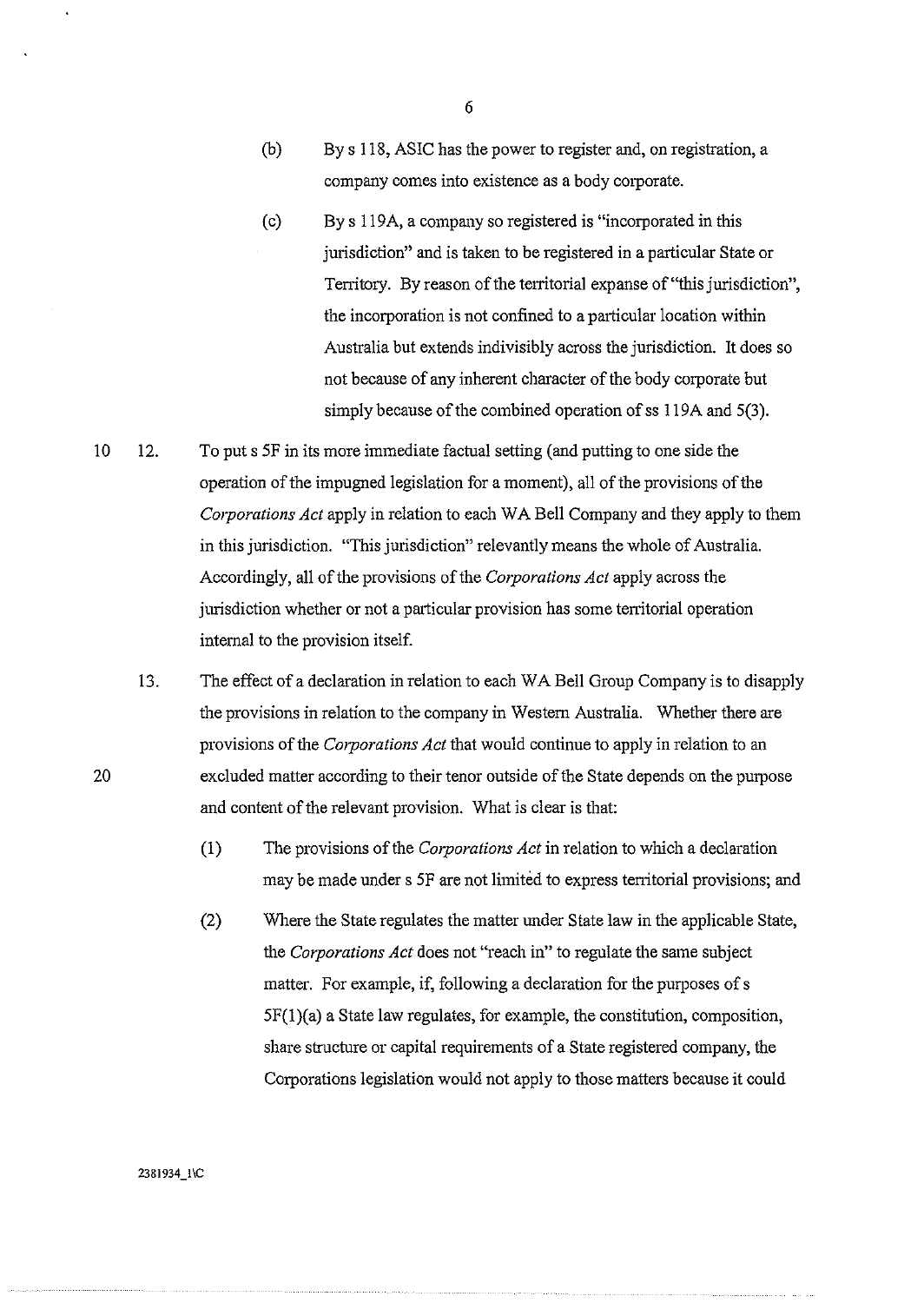only do so if the Corporations legislation applied in the relevant State and s 5F provides that it does not.

- (3) Any contrariety between the State law and the provisions of the Corporations legislation covering the same matter would not arise for s 109 purposes, notwithstanding that some of the provisions of the Corporations legislation might apply in relation to the company outside of the declaring State.
- 14. Where the specified matter is a company, the operation of s  $5F(1)(a)$  is analogous to the position where the declaring State ceases to be part of "this jurisdiction". If Westem Australia ceased to be a referring State, the area of Westem Australia would fall outside the territorial area of "this jurisdiction". Section  $5(3)$  would not apply in relation to W estem Australia. Thus, the extent to which the *Corporations Act*  applied to matters in Western Australia would depend on the construction of the *C01porations Act* and the tenor of particular provisions. The structure of the *Corporations Act* demonstrates that its reach into the States is achieved through the conceptual device of"this jurisdiction".
- 15. Section 5F produces a similar effect to the example given above, but with a narrower operation. If a State declares that none of the provisions of the *Corporations Act*  apply in relation to a declared corporation in that State, then the *Corporations Act* has no reach into the State in relation to the corporation. An issue will arise as to whether any provisions apply, according to their tenor, to the body corporate outside of the State. Whether they apply according to their tenor outside of the State may involve a similar analysis to that undertaken by Barrett J in *HIH*, but with the focus not on provisions that apply in the State but on those that apply outside it.

### *The Decision in HIH*

16. As Barrett J observed in *HIH,* s 5F(2) contains a reshiction of territorial application and a restriction of application to subject-matter.<sup>3</sup> His Honour stated:<sup>4</sup>

> The effect of both  $s$  5F(2) and  $s$  5F(4) is to single out a particular "matter", being the "matter'' identified by the state or territory enactment, and to cause

2381934\_1\C

10

<sup>(2003) 202</sup> ALR 610 at 645 [88].

<sup>4</sup>  (2003) 202 ALR 610 at 645 [88].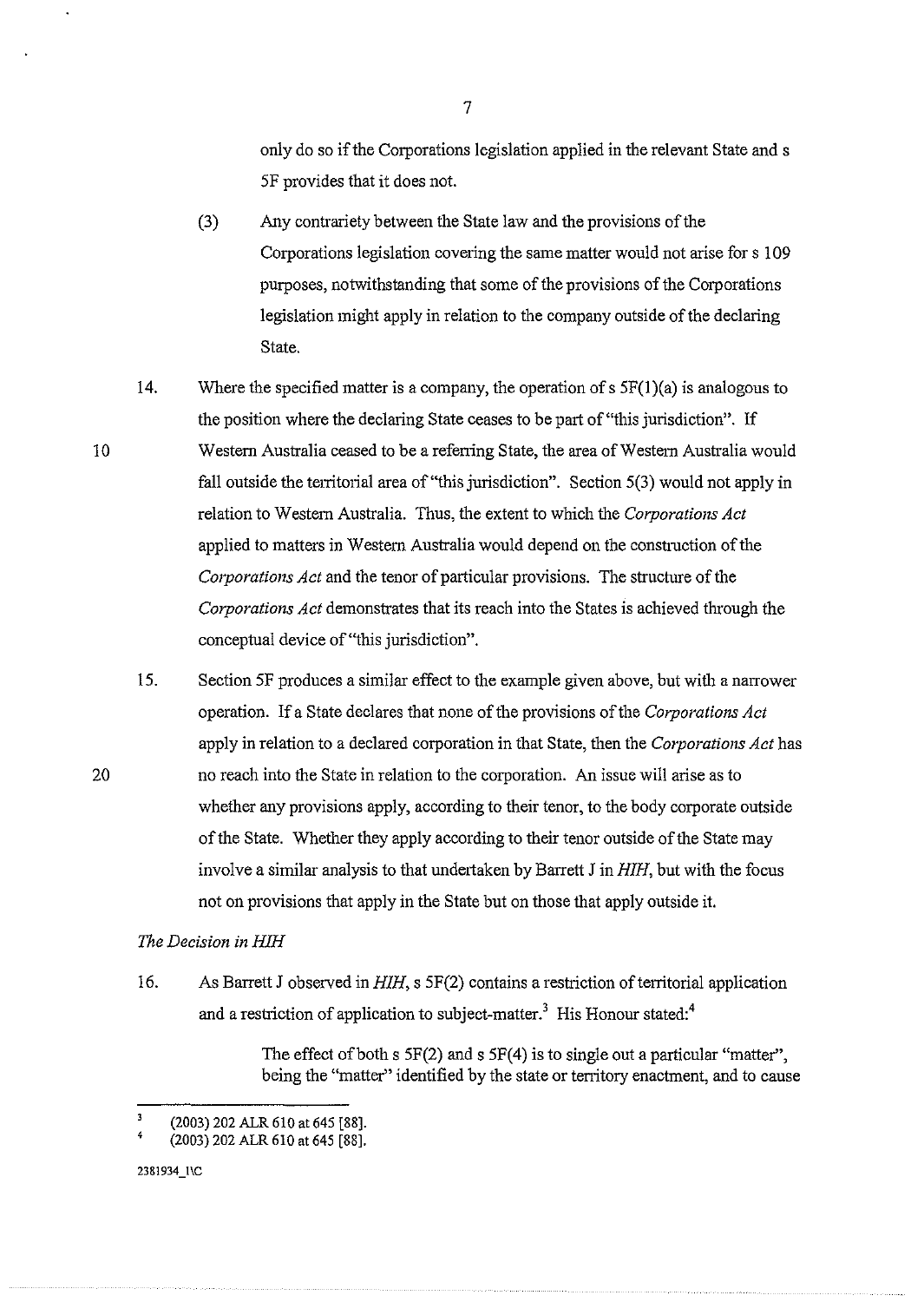the territorial operation of the Corporations Act to be modified and restricted so that such application as it would otherwise have had "in" the relevant state or territory "to" (or "in relation to") the particular "matter" is negated. As a corollary, such application as the Corporations Act has to or in relation to the particular matter that cannot be classified as application "in" the state or territory is not negated.

17. Justice Barrett was (respectfully) correct to identify a territorial limitation in s 5F(2). However, Victoria does not agree with Barrett J's further analysis in paragraphs [89]-[92] of *HIH*,<sup>5</sup> an analysis adopted by Maranoa, the Bell Plaintiffs and WA Glendinning.<sup>6</sup> Relevantly, Barrett J there construed s  $5F(2)$  as only capable of "meaningful" operation in respect of *Corporations Act* provisions "dealing with matters having clear territorial attributes".<sup>7</sup> If a matter is not a thing to which any *Corporations Act* provision applies in a "territorially defined" way, s 5F(2) would (on Barrett J's analysis) "lead nowhere".<sup>8</sup>

18. Justice Barrett's construction ofs 5F(2) is unduly narrow. Section 5F(6) defines "matter" for the purposes of s 5F as including "act, omission, body, person or thing". On Barrett J's construction, s 5F could never operate effectively where the declared matter is a corporation. Domestic corporations are incorporated throughout the Commonwealth and (on this argument) are therefore lacking in a territorial connection to any particular State or Territory.<sup>9</sup> In the case of foreign corporations, because Barrett J's analysis fixes on the jurisdiction of incorporation, such corporations would also have no territorial connection to any particular State or Territory of the Commonwealth.

19. Central to his Honour's reasoning in HIH was the conception that corporations "have one indivisible existence as a body corporate throughout 'this jurisdiction' without reference to any political or geographical subdivision of it".<sup>10</sup> His Honour went on to say that a law that applied to a company which was incorporated indivisibly throughout the jurisdiction did not have a particular territorial operation but operated

 $\mathbf S$ (2003) 202 ALR 610 at 645-646 [89]-[92].

<sup>6</sup>  7 Maranoa's Submissions at [75]; Bell Plaintiff's Submissions at [95]; WA Glendinning's Submissions at [39].

<sup>8</sup>  *HIH* (2003) 202 ALR 610 at 645 [89].

<sup>9</sup>  *HIH(2003)* 202 ALR 610 at 646 [92].

<sup>10</sup>  *HIH* (2003) 202 ALR 610 at 645-646 [90].

*HIH* (2003) 202 ALR 610 at 645-646 [90].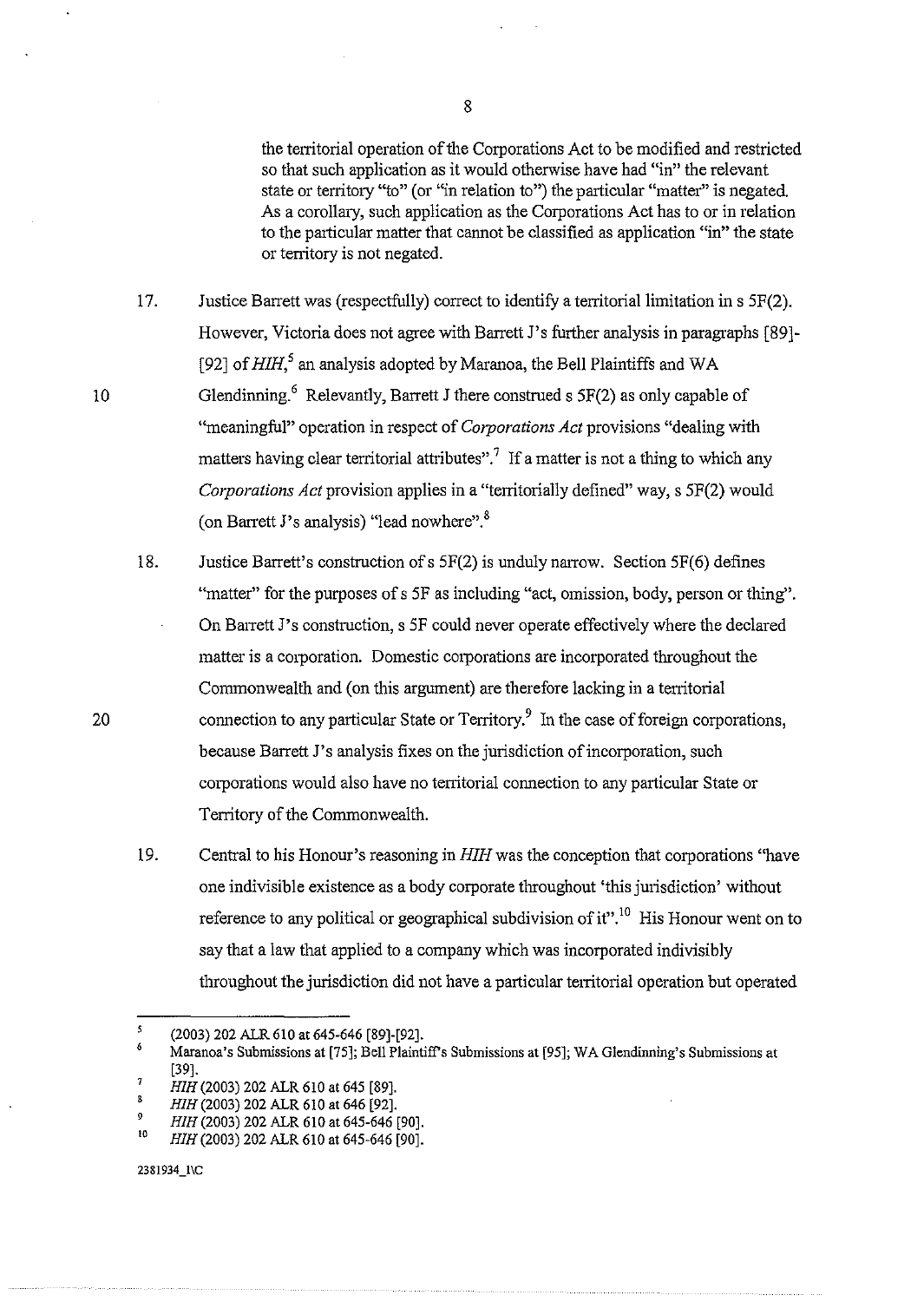in a way that is "geographically indiscriminate". This was the foundation for the proposition that there are provisions, many in number, which reflect this indivisibility and which therefore do not have any geographic operation. His Honour concluded that such provisions are outside of the reach of s 5F.

- 20. An intractable problem with that analysis is that the starting point assumes that the *Corporation Act* applies indivisibly within "this jurisdiction". That premise does not provide a valid launching pad for determining the meaning and effect of a provision whose avowed intent is to provide that some or, indeed, all of the provisions are not to apply by reference to a State.
- 10 21. Moreover, the premise that there should always be one indivisible corporate existence across the Commonwealth, which cannot be undercut by s SF, is belied by the fact that the concept of"this jurisdiction" is itself variable. Section SF enables a State to disengage the whole of the *Corporation Act* with respect to a matter. Section SG also provides for specific exclusions from a universal corporate structure. The reasoning in *HIH* undermines those matters by assuming an immutable characteristic.
	- 22. On the logic ofBarrett J's reasoning, s SF also has no effective operation in respect of a natural person, because natural persons are citizens of Australia (or, if a foreigner, citizens of a foreign state) but are not, for *Corporations Act* purposes, territorially connected to any particular State or Territory. Such a confined operation is inconsistent with the statutory purpose of s SF(2), as evident in the broad definition of "matter".
	- 23. Thus, it is inconsistent with s SF to ask whether a provision of the *Corporations Act*  applies to the matter in a territorially defined or territorially ascertainable way.<sup>11</sup> It is wrong to limit the operation of s SF (as Maranoa seeks to do) to circumstances where the ''relevant *Corporations Act* provision has no clear territorial attributes in Western Australia",  $^{12}$  or (as the Bell Plaintiffs and WA Glendinning seek to do) to limit s 5F(2) to applying only to those *Corporations Act* provisions that apply in a "territorially defined or territorially ascertainable way".<sup>13</sup>

20

<sup>11</sup>  *HIH* (2003) 202 ALR 610 at 646 [92].

<sup>12</sup>  Maranoa's Submissions at (75].

<sup>13</sup>  Bell Plaintiffs' Submissions at [96]; WA Glendinning's Submissions at [48].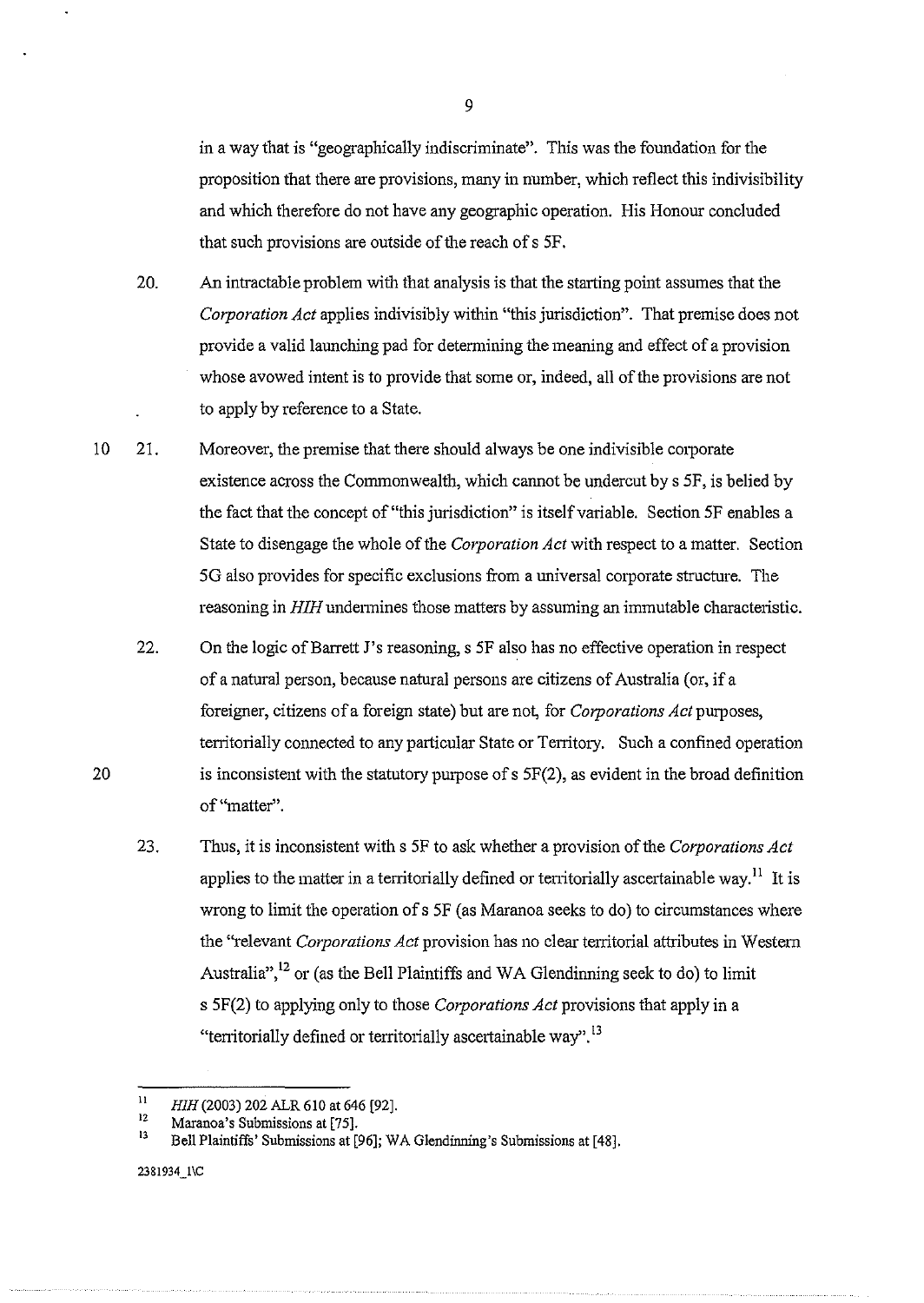- 24. The error in this approach is borne out in Maranoa's submissions. Maranoa describes the Bell Act as excluding "the application of provisions of the *Corporations Act* that are concemed with the liquidation of the W A Bell Companies".<sup>14</sup> But this is not the right question under s 5F. By the terms of s  $5F(1)$ the relevant question is: "what is the 'matter' that is declared to be an excluded matter?" The answer to that question is "each WA Bell company". Having so identified the relevant matter, subsection (2)(d) makes plain that the provisions of the Corporations legislation (other than s SF and otherwise than to the specified extent) do not apply in Western Australia in relation to each WA Bell company. To render s SF ineffective where the relevant *Corporations Act* provision has no clear territorial attributes in the particular State leaves it practically meaningless.<sup>15</sup>
- 2S. If a further territorial connection with Western Australia is required, that connection is provided by the fact that each of the WA Bell Companies was registered and incorporated in Western Australia (under Western Australian law) immediately before the commencement of the *Corporations Act,* and is taken to be registered in Western Australia since the commencement of the *Corporations Act.* <sup>16</sup>
- 26. The Bell Plaintiffs and Maranoa attach no weight to the place of registration, preferring to focus on the fact that corporations are incorporated throughout the Commonwealth.<sup>17</sup> However, the place of registration is an important concept for the purposes of the *Corporations Act.* The *Corporations Act* draws a distinction between registration and incorporation and between the jurisdiction of registration and the jurisdiction of incorporation (sees 119A). Moreover, these distinctions have consequences. Note 3 to s 119A states that "[a]law of a State or Territory may impose obligations, or confer rights or powers, on a person by reference to the State or Territory in which a company is taken to be registered for the purposes of this Act". The *Corporations Act* is based upon a scheme that ties registration to States or Territories, and this fact cannot be ignored when asking whether the Bell Act

20

<sup>14</sup>  Maranoa's Submissions at [77].

<sup>15&</sup>lt;br>16 Maranoa's Submissions at [75].

Amended Special Case (ASC) at [17], Special Case Book (SCB) 168 (Bell Proceeding).

<sup>17</sup>  Maranoa's Submissions at [68]; Bell PlaintiffS' Submissions at [92].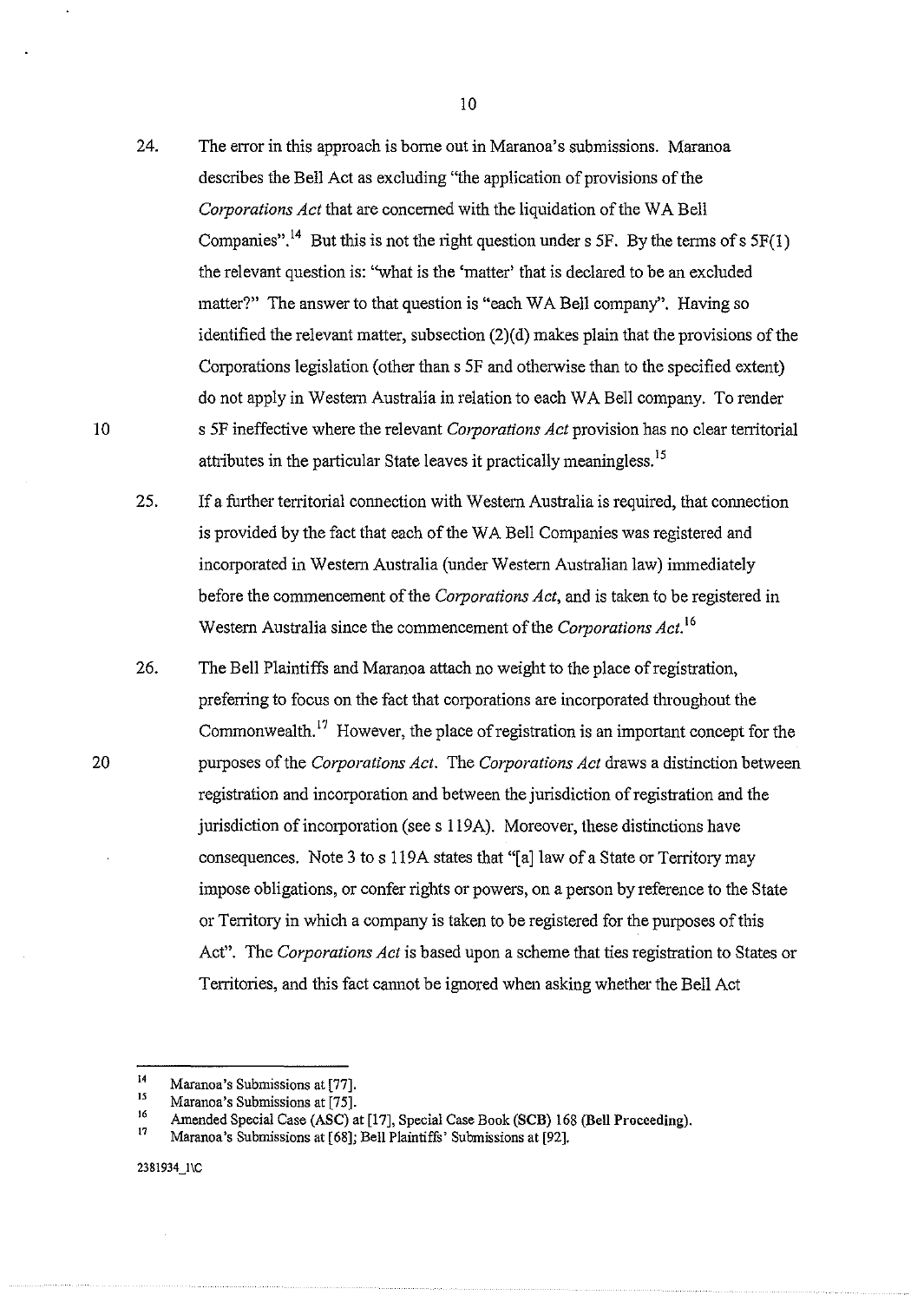operates in a manner that is sufficiently territorially connected for the purposes of s SF.

# Section SG of the *C01porations Act*

- 27. Section 52 of the Bell Act is expressed, by subsection (1), to have effect "if, and to the extent that, an excluded Corporations legislation provision has any application, as a law of the Commonwealth, in relation to a W A Bell Company'. Section 52(2) then provides that the provisions of Part 3, 4 and 5 and sections 55 and  $56(3)$  are declared to be "Corporations legislation displacement provisions" for the purposes of s 5G of the *Corporations Act.*
- 10 28. Section 52 of the Bell Act falls within item 3 of the table ins 5G, namely a "postcommencement provision". There can be no doubt that s 5G applies (as the Bell Plaintiffs expressly accept), <sup>18</sup> given that the conditions of item 3 are met by s 52 of the Bell Act.
	- 29. Section 5G, when it applies, is a powerful provision. It has effect "despite anything else in the Corporations legislation".<sup>19</sup> If it applies, it avoids direct inconsistency between State and Territory laws and the Corporations legislation.
	- 30. The Bell Plaintiffs and Maranoa make submissions about the construction of s  $5G(4).^{20}$  Victoria agrees with the construction advanced by the Bell Plaintiffs, and does not make any submissions about the application of  $s$  5G(4) to the Bell Act.
- 20 31. The Bell Plaintiffs, Maranoa and W A Glendinning make submissions about the construction of s  $5G(8)$ <sup>21</sup>. Victoria agrees with the construction advanced by the Bell Plaintiffs, and does not make any submissions about the application of s 5G(8) to the Bell Act.
	- 32. As to s 5G(ll), the plaintiffs' acknowledge that the use of the words "does not operate *in* a State or Territory'' (emphasis added) raises the same question of

<sup>18</sup>  Bell Plaintiffs' Submissions at [99]. Neither Maranoa nor W A Glendinning take issue with the application of s 5G, but do not expressly say that it applies.

<sup>19</sup>  *Corporations Act,* s 5G(l).

<sup>20</sup>  Bell PlaintiffS' Submissions at [100]-[101]; Maranoa's Submissions at [87]-[88].

<sup>21</sup>  Bell Plaintiffs' Submissions at [105]-[110]; Maranoa's Submissions at [89]-[94]; WA Glendinning's Submissions at [51]-[59].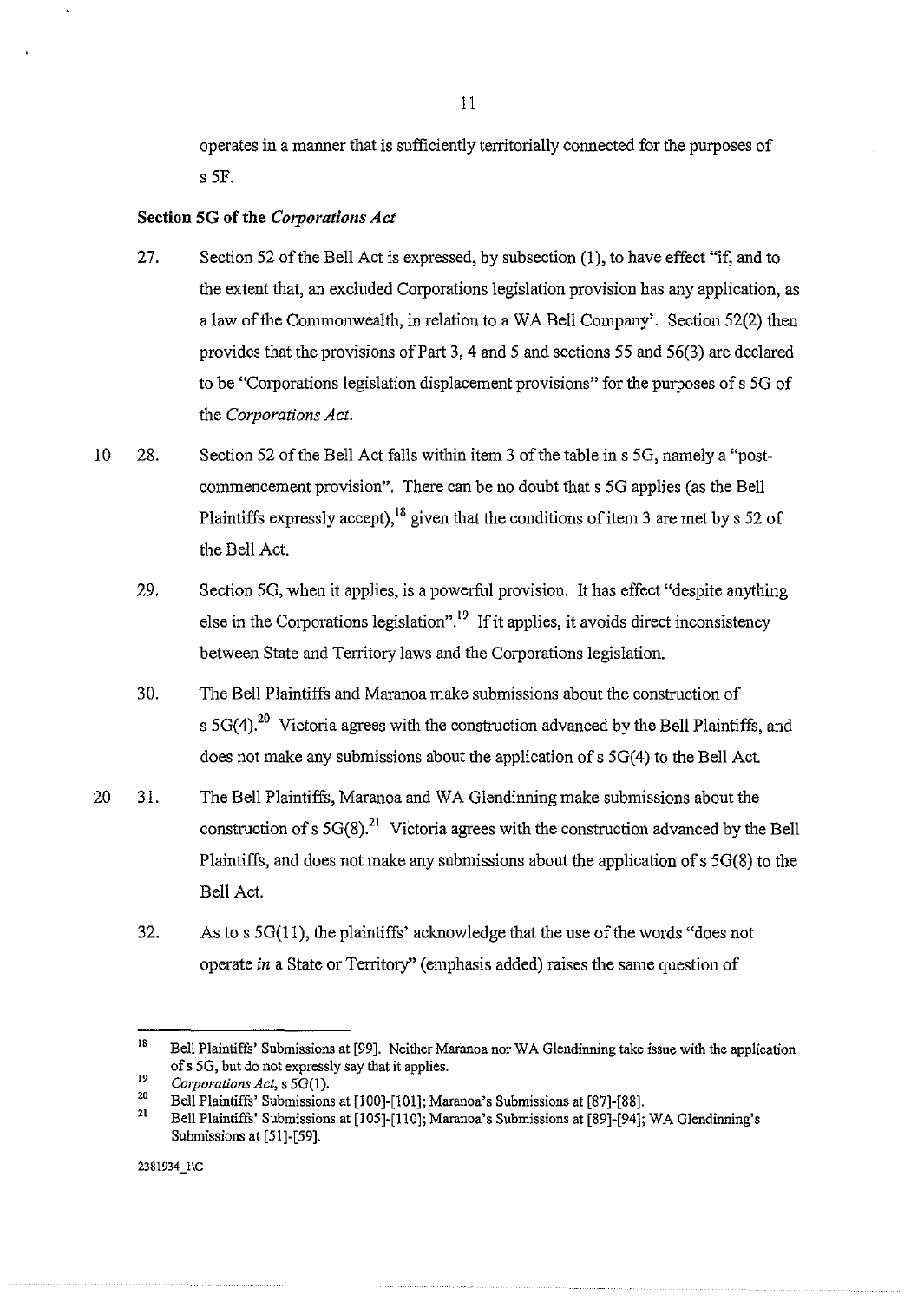territorial connection as raised by s  $5F(2).^{22}$  Victoria's submissions in relation to s  $5F(2)$ , set out above at paragraphs 16 to 26 above apply equally to s  $5G(11)$ .

# C. No inconsistency with s 39(2) of the *Judiciary Act*

33. The Bell Plaintiffs and WA Glendinning take issue with the fact that the Bell Act purports to terminate, inter alia, proceedings in which the Supreme Court of Western Australia was exercising federal jurisdiction and the judicial power of the Commonwealth.<sup>23</sup> Broadly speaking, the challenge is made on two fronts: the first involves an alleged inconsistency with s 39(2) of the *Judiciary Act* (addressed in Part C, at paragraphs 36 to 40 below); the other involves what is said to be a repugnancy with ChIll of the Constitution (addressed in Part D, at paragraphs 41 to 56 below).

### Exercise of Federal Jurisdiction in COR 146 and COR 179 of 2014

- 34. A threshold question is whether the Supreme Court of Western Australia was in fact exercising federal jurisdiction in the proceedings identified by the parties. COR 146 of 2014 is identified by the Bell Plaintiffs and WA Glendinning.<sup>24</sup> The Bell Plaintiffs also identify COR 179 of  $2014<sup>25</sup>$  and WA Glendinning identifies COR 208 of  $2014^{26}$
- 35. in the Bell proceeding, the parties have agreed that the Supreme Comt of Western Australia was exercising federal jurisdiction in COR 146 and COR 179 of 2014.<sup>27</sup> Victoria does not quarrel with this proposition. There has been no agreement by the parties to this effect in the WA Glendinning matter. Although WA Glendinning submits that the Supreme Court of Western Australia is exercising federal jurisdiction in COR 208 of 2014,<sup>28</sup> the Bell Plaintiffs say that the answer to this question depends on the outcome of BGNV's removal application in S247 of 2014.<sup>29</sup> Given the agreement between the parties in relation to COR 146 and COR 179, the

2381934\_1\C

20

<sup>22</sup>  Bell Plaintiffs' Submissions at [126]-[127]; Maranoa's Submissions at [86]; WA Glendinning's Submissions at [60].

<sup>23</sup>  Bell Plaintiffs' Submissions at [128]-[145]; WA G!endinning's Submissions at [71]-[146].

<sup>24</sup>  Bell Plaintiffs' Submissions at [129]; WA Glendinning's Submissions at [79].

<sup>25</sup>  26 Bell Plaintiffs' Submissions at [129].

<sup>27</sup>  WA Glendinning's Submissions at [79].

<sup>28</sup>  ASC [59] (SCE 183).

WA Glendinning's Submissions at [100]-[101].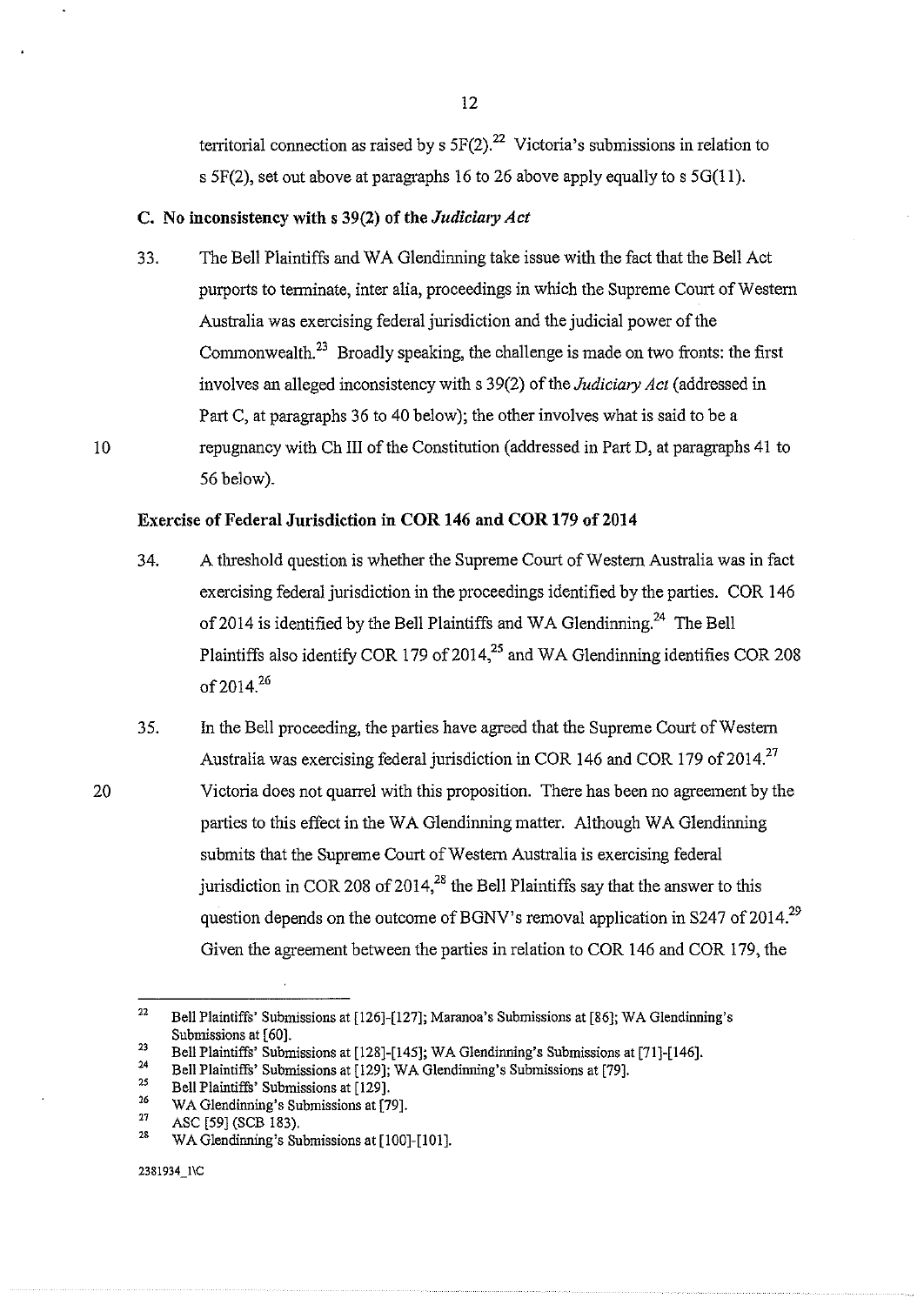federal jurisdiction question can be decided without the need to determine whether the Supreme Comt of Western Australia is exercising federal jurisdiction in COR 208 of 2014. Victoria does not make any submissions in relation to that issue.

#### **Jurisdiction invested by s 39(2) subject to modification by State law**

- 36. The Bell Plaintiffs and W A G1endinning contend that the Bell Act is inconsistent with s 39(2) of the *Judiciary Act*.<sup>30</sup> For the following reasons, this submission is misguided.
- 37. Section 39(2), subject to certain exceptions, conditions and restrictions, provides that:
- The several Courts of the States shall within the limits of their several jurisdictions, whether such limits are as to locality, subject-matter, or otherwise, be invested with federal jurisdiction, in all matters in which the High Court has original jurisdiction or in which original jurisdiction can be conferred upon it ...
- 38. The Bell Plaintiffs and W A Glendinning contend there is inconsistency between the Bell Act and s 39(2) of the *Judiciary Act,* for the purposes ofs 109 of the Constitution. The Bell Plaintiffs focus on two categories of provisions of the Bell Act:
	- (I) *First,* those provisions (ss 25(5), 29 and 73) that have the effect of preventing any further steps being taken in COR 146 of  $2014$ <sup>31</sup>
	- (2) *Secondly,* those provisions (s 22, Part 6 and s 26) that are said to have the effect of"depriv[ing] the subject matter for determination in COR 146 of 2014 of its character and status as a "matter" and denuded the federal jurisdiction of the Court of effective content".<sup>32</sup>

On this basis, these provisions are said to alter, impair or detract from the exercise of federal jurisdiction invested in the Supreme Court of Western Australia.<sup>33</sup> WA Glendinning focuses its s 109 submission on ss 22, 25(5) and 73 of the Bell Act.<sup>34</sup>

13

10

<sup>29</sup>  Bell Plaintiffs' Submissions at n 141.

<sup>30</sup>  Bell Plaintiffs' Submissions at [131]-[136]; WA Glendinning's Submissions at [121], [136].

<sup>3!</sup>  Bell Plaintiffs' Submissions at [134].

<sup>32</sup>  Bell Plaintiffs' Submissions at [135].

<sup>33</sup>  Bell Plaintiffs' Submissions at [134]-[135].

<sup>2381934</sup>\_1\C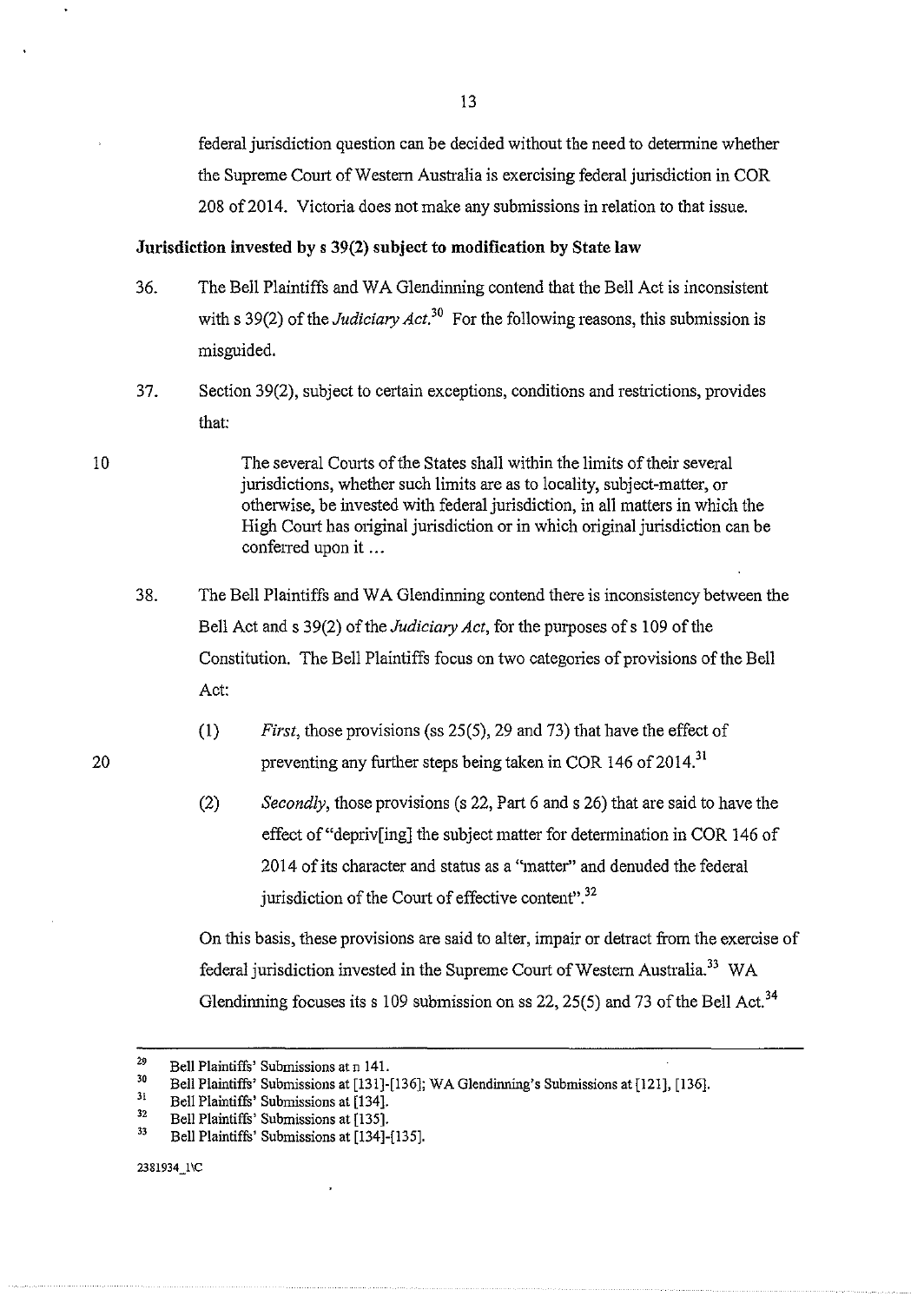39. The difficulty with the s 109 argument is that it ignores that s 39(2), in investing federal jurisdiction in State courts, only does so "within the limits of their several jurisdictions". As Dixon J stated in *Minister for Army v Parbury Henty* & *Go Pty Ltd:<sup>35</sup>*

> The limits of jurisdiction of any court so invested found their source in State law and, I presume, any change made by the State in those limits would, under the terms of s 39(2), ipso facto make an identical change in its Federal jurisdiction.

40. Here, if there is any change in the exercise of federal jurisdiction (whether that change is described as an alteration, impainnent or detraction), the source of the change is State law. The terms of  $s$  39(2) require that the investiture of federal jurisdiction effected by s 39(2) changes with any modifications of jurisdiction effected by the State law. Accordingly, there can be nos 109 inconsistency.

#### **D. No repugnancy with ChIll of the Constitution**

- 41. The Bell Plaintiffs and W A Glendhming advance several arguments in challenging provisions of the Bell Act that are said to be sourced in Ch Ill of the Constitution. Those arguments, although expressed differently, can be summarised as follows:
	- (1) The first argument, advanced by both the Bell Plaintiffs and W A Glendinning, involves the proposition that there is (arising from Ch III) a limitation on State legislative power that prevents a State Parliament from contracting or impairing federal jurisdiction (as the Bell Plaintiffs put it) $^{36}$  or from seeking to prohibit the exercise of federal judicial power by a State Supreme Court (as WA Glendinning puts it). $37$
	- (2) The second involves the proposition that the Bell Act purports to "wrest" "matters" from the courts and, in so doing, puts the quelling of those matters into the hands of the Executive.<sup>38</sup>

20

<sup>34</sup>  WA Glendinning's Submissions at (121], (136].

<sup>35</sup>  36 (1945) 70 CLR 459 at 505 (Dixon J), approved in *Forsyth v Deputy Commissioner of Taxation* (2007) 231 CLR 531 at 538 (3] (Gieeson CJ, Gummow, Hayne, Callinan, Heydon and Crennan JJ).

<sup>37</sup>  Bell Plaintiffs' Submissions at (138].

WA Glendinning's Submissions at [118]-[119].

<sup>38</sup>  WA G1endinning's Submissions at [142]-[146]; Bell Plaintiffs' Submissions at [142]-[143].

<sup>2381934</sup>\_1\C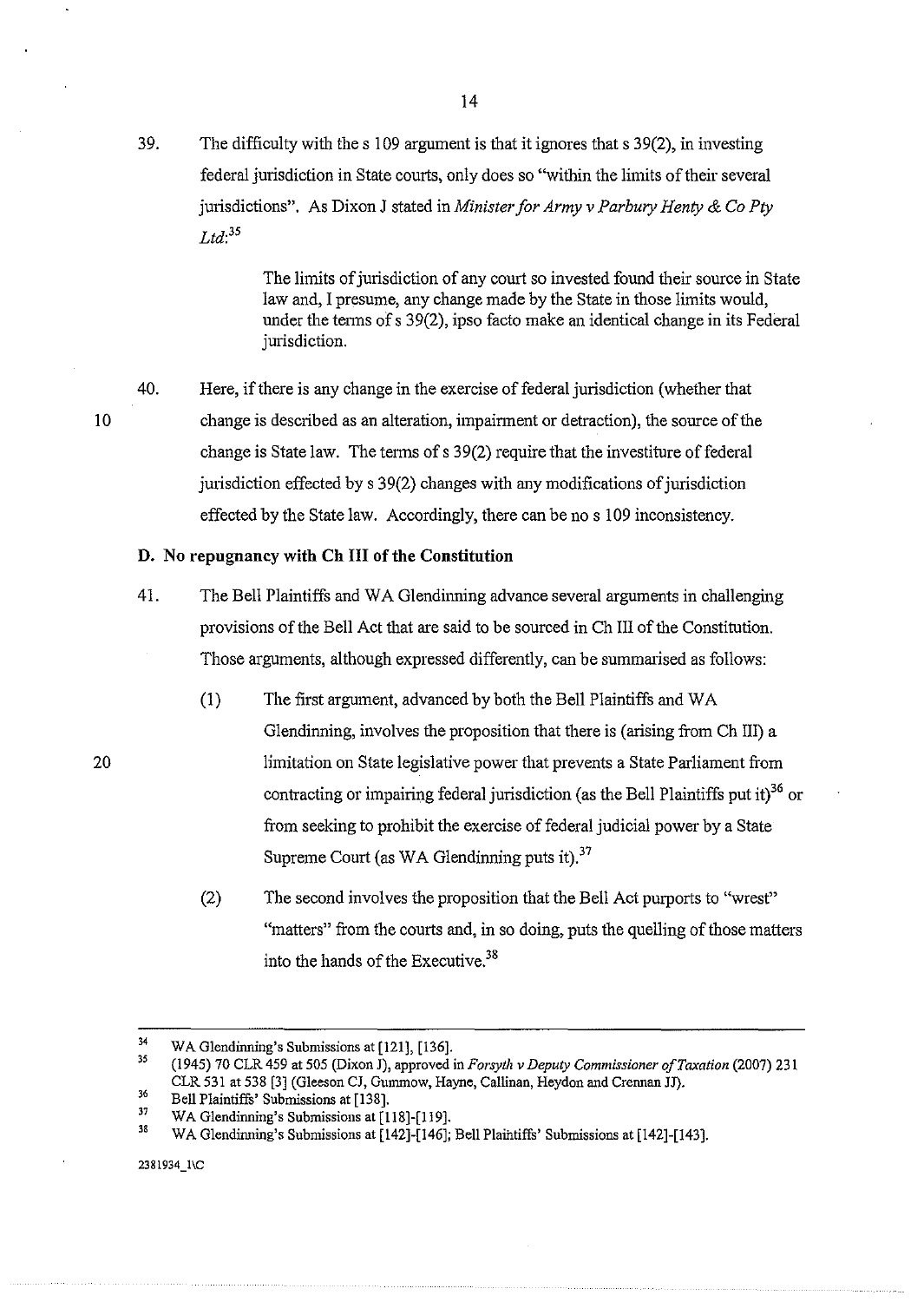#### **No relevant limitation on State power**

- 42. The contention that the Bell Act offends a limitation on State power arising from Ch III rests upon a mistaken assumption, namely that what the Bell Act does is contract (or impair or prohibit the exercise of) federal jurisdiction.
- 43. It does not. Federal jurisdiction is only ever invested in State courts under s 39(2) within the limits State jurisdiction. Moreover, as noted by Isaacs J in *Le Mesurier v Connor*, s 39(2) is "constantly speaking in the present".<sup>39</sup> If a State law contracts the jurisdiction of a State court by (for example) staying any proceedings involving a specified subject matter, and if some of those proceedings are conducted in the exercise of federal jurisdiction, that State law is not limiting federal jurisdiction. The limitation comes about by virtue of s 39(2) itself, because federal jurisdiction is only ever invested within the limits of State jurisdiction extant at any particular point in time. Accordingly, there can be no "impairment" of federal jurisdiction. In this way, the limitation on State power submission suffers from the same flaw as the submission that provisions of the Bell Act are inconsistent with s 39(2) of the *Judiciary Act.* It ignores the terms of s 39(2) itself.
- 44. More fundamentally, it is incorrect to submit that a State Parliament has no power to contract or interfere with the exercise of federal jurisdiction. In advancing this submission, the Bell Plaintiffs rely heavily on the reasons of McHugh J in APLA Ltd *v Legal Services Commissioner (NSW) (APLA).*<sup>40</sup> In *APLA*, McHugh J held that the regulations at issue in that proceeding<sup>41</sup> could not validly apply to advertisements that concern causes of action in federal jurisdiction.<sup>42</sup> However, his Honour was in dissent on this issue.<sup>43</sup> With the exception of Kirby J, the balance of the Court rejected the plaintiff's Ch III argument.<sup>44</sup>

10

20

2381934\_1\C

<sup>39</sup> 40 *Le Mesurier v Connor* (1929) 42 CLR 481 at 503 (lsaacs J), cited in *Forsytlz v Deputy Commissioner of Taxation* (2007) 231 CLR 531 at 538 [3] (G1eeson CJ, Gummow, Hayne, Callinan, Heydon and Crennan JJ).

<sup>(2005) 224</sup> CLR 322.

<sup>4</sup>J Pt 14 of the *Legal Profession Regulation 2002* (NSW).

<sup>42</sup>  *APLA* (2005) 224 CLR 322 at 370 [91] (McHugh J).

<sup>43</sup>  It is wrong to suggest, as the Bell Plaintiffs do at n 177 of their submissions, that McHugb J was not in **dissent** *on this issue.*  44

*APLA* (2005) 224 CLR 322 at 351-352 [30]-[35] (Gleeson CJ and Heydon J), 411 [247]-[248] (Gummow J), 454-455 [391]-[396] (Hayne J), 483-486 [467]-[473] (Callinan J).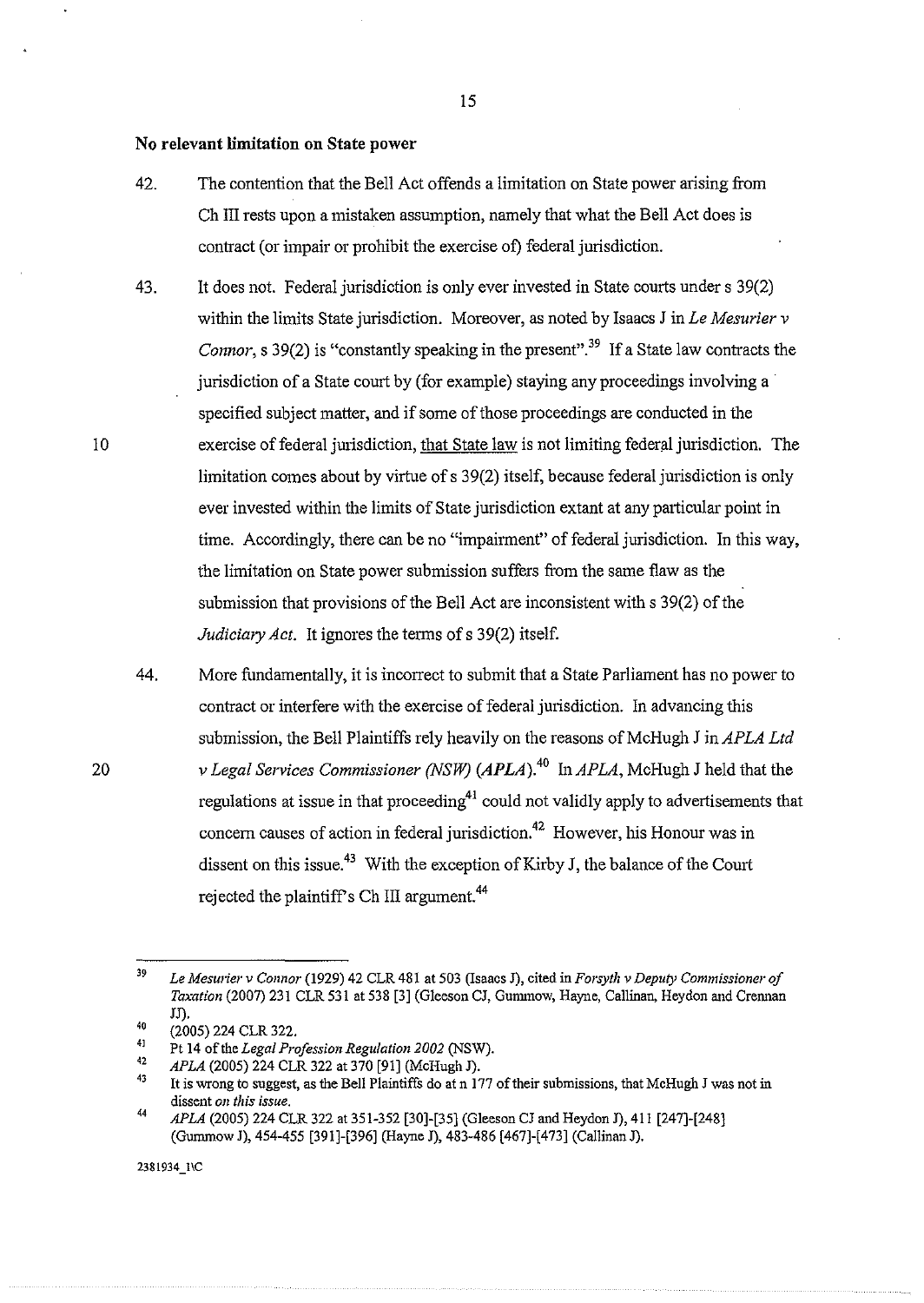- 45. In the passage relied upon by the Bell Plaintiffs, McHugh J describes three limitations on State power:<sup>45</sup> first, that the States cannot invest federal courts with jurisdiction; secondly, that the States cannot "alter or interfere with the working of the federal judicial system set up by Ch Ill"; and thirdly, the States cannot enact legislation in contravention of the *Kable* principle.
- 46. The Bell Plaintiffs appear to invoke the second category of limitation described by McHugh J in APLA<sup>46</sup> However, the Bell Act does not fall within this category, which is directed to attempts by a State to alter the structure of the judicial system established by ChIll (as exemplified in *Commonwealth v Queensland,* in which Queensland purported to legislate to refer questions or matters concerning that State to the Judicial Committee of the Privy Council).<sup>47</sup>
- 47. In order to accept the Bell Plaintiffs' submission (and that of WA Glendinning), this Court must recognise the existence of a new category of limitation, namely a limitation on the power of the States to contract or impair the exercise of federal jurisdiction. There are three reasons why the Court should reject this submission.
- 48. *First,* it would involve a departure from the law as understood and applied in cases such as *APLA*. The Ch III argument advanced by the plaintiffs in *APLA* included a submission that the impugned regulations had the purpose of reducing the volume of personal injury litigation, and that this would have an impact on litigation in federal jurisdiction.<sup>48</sup> The Court, by majority, rejected the argument.<sup>49</sup> As a matter of substance, the argument advanced by the Bell Plaintiffs is the same as the argument rejected in  $APLA$ .
- 49. *Secondly,* the State power argument is inconsistent with the text ofs 77 of the Constitution. Section 77(iii) confers power on the Commonwealth Parliament (with respect to any of the matters mentioned in ss 75 and 76) to make laws "investing any court of a State with federal jurisdiction". The State legislatures do not possess this

238!934\_1\C

10

*<sup>45</sup>  APLA* (2005) 224 CLR 322 at 364-365 [77]-[78] (McHugh J).

<sup>46</sup>  Bell Plaintiffs' Submissions at [140].

<sup>47</sup>  (1975) 134 CLR 298, referred to by McHugh J in APLA (2005) 224 CLR 322 at 364 [78].

<sup>4</sup>S *APLA* (2005) 224 CLR 322 at 411 [249] (Gummow J).

<sup>49</sup>  *APLA* (2005) 224 CLR 322 at 351-353 [30]-[35] (Gieeson CJ and Heydon J), 411 [247]-[248] (Gummow J), 454-455 [391]-[396] (Hayne J), 483-486 [467]-[473] (Callinan J).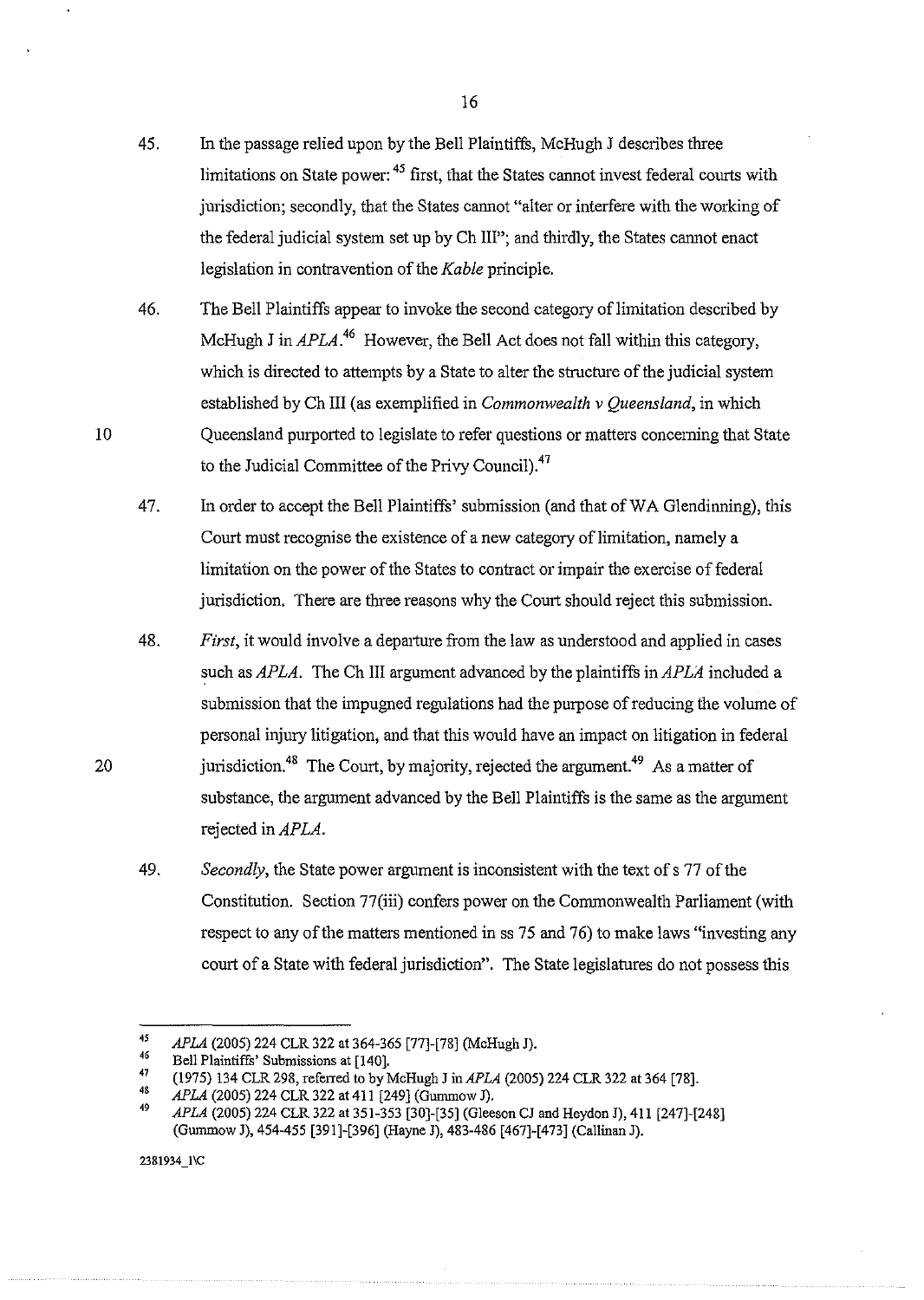power.<sup>50</sup> However, the conferral of an exclusive power on the Commonwealth Parliament to *invest* federal jurisdiction in a State court does not say anything about the power of a State comt to legislate in a way that impacts upon the exercise of that federal jurisdiction.

17

50. The State power submission blurs the important distinction drawn ins 77 between defining federal jurisdiction, and investing with federal jurisdiction. The Bell Plaintiffs say that "only the federal Parliament may define the federal jurisdiction of a State court".<sup>51</sup> That proposition is incorrect. Section  $77(i)$  confers power on the federal Parliament to make laws "defming the jurisdiction of any federal court other than the High Court", whereas s 77(iii) confers power to make laws "investing any court of a State with federal jurisdiction". Thus, while the Commonwealth Parliament has exclusive power to *define* the jurisdiction of federal courts, the exclusive power conferred with respect to State courts is only as to the *investing* of federal jurisdiction. Section 77 does not purport to confer any exclusive power on the Commonwealth Parliament to define the federal jurisdiction of a State court.

51. *Thirdly,* the State power submission is contrary to the well-established proposition that "the Commonwealth must take [State] courts as it finds them, notwithstanding the differences that exist from State to State".<sup>52</sup> As Gummow J observed in APLA, "[t]his is the language of a restraint upon or limit to the scope of the federal legislative power under s 77(iii)."53 Applying this principle in *APLA,* Gleeson CJ and Heydon J noted that "State and territory schemes of regulation of the legal profession form part of the context in which federal jurisdiction is exercised, and have an impact upon the practical circumstances in which the rule of law is maintained."<sup>54</sup> In the same way, the scheme established by the Bell Act is now part of the context in which federal jurisdiction must be exercised in Western Australia.

52. Proceeding on the basis that s 77(iii) empowers the Commonwealth Parliament (exclusively) to invest State coutts with federal jurisdiction, it may be observed that

10

<sup>50</sup>  *APLA* (2005) 224 CLR 322 at 406 [229] (Gummow J).

 $51$ Bell Plaintiffs' Submissions at [138].

 $52\,$ *APLA* (2005) 224 CLR 322 at 406-407 [232] (Gunnnow J), citing *Leeth v The Commonwealth* (1992) 174 CLR 455 at 469.

<sup>53</sup>  54 *APLA* (2005) 224 CLR 322 at 407 [232] (Gummow J).

*APLA* (2005) 224 CLR 322 at 352 [32] (Gleeson CJ and Heydon J).

<sup>2381934</sup>\_1\C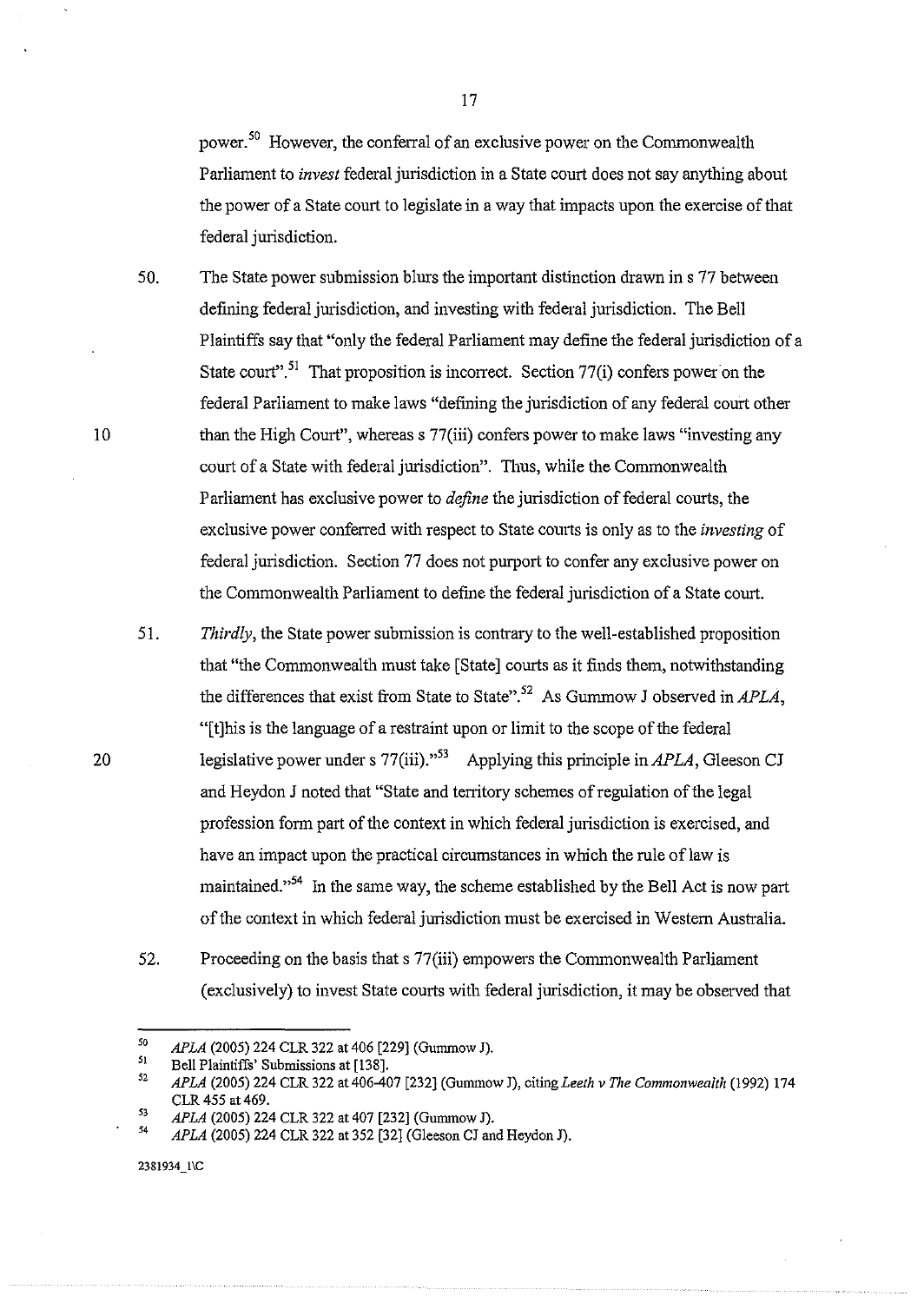the way in which the Commonwealth Parliament has chosen to exercise its power under s 77(iii) is by enacting s 39(2) of the *Judiciary Act.* It follows that the only real question arising is whether the Bell Act is inconsistent with Commonwealth legislation for the purposes of s 109 of the Constitution. It is a s 109 issue, not a Ch III issue. For the reasons given, the argument that the *Bell Act* is inconsistent for s 109 purposes with s 39(2) of the *Judiciary Act* should be rejected.

## **No "wresting" of judicial power**

10

- 53. WA Glendinning contends that the Bell Act impermissibly "wrests" "matters" from the State courts and provides for the quelling of the those matters by the Executive. *<sup>55</sup>* A similar argument is advanced by the Bell Plaintiffs, although the argument is also put on the basis that the Bell Act impermissibly directs the Supreme Court as to the manner and outcome of the exercise of its jurisdiction.<sup>56</sup>
- 54. This argument does not accurately describe what the Bell Act does. It is accepted that, by virtne of certain provisions of the Bell Act, proceedings pending in federal jurisdiction will not continue and will not be the subject of a determination by the Supreme Court of Western Australia. Indeed, the Bell Act's objects include the avoidance of further litigation.<sup>57</sup> Accordingly, one result of the Bell Act is that there will be a number of "matters" pending in the Supreme Court of Western Australia that will not be "quelled" by the Court. However, the Bell Act does not purport to transfer those matters to the Executive or to have the Executive quell those matters. The Bell Act transfers specified property to the Authority (s 22). It provides for the treatment of liabilities of a WA Bell Company, and then provides that actions, claims or proceedings arising out of such liabilities cannot be made or maintained against specified entities otherwise than in accordance with Part 4 of the Act (s 25). It also stays proceedings with respect to property of a W A Bell Company, except with the Court's leave (s 73(1)). While these provisions (and the Bell Act generally) may have an impact on "matters" in State courts, there is no basis for the contention that the Bell Act confers on the Authority the right to "quell" those matters.

l5 WA Glendinning's Submissions at [145].

*S6*  Bell Plaintiffs' Submissions at [142]-[145].

l7 Bell Act, s 4(h).

<sup>. 2381934</sup>\_1\C